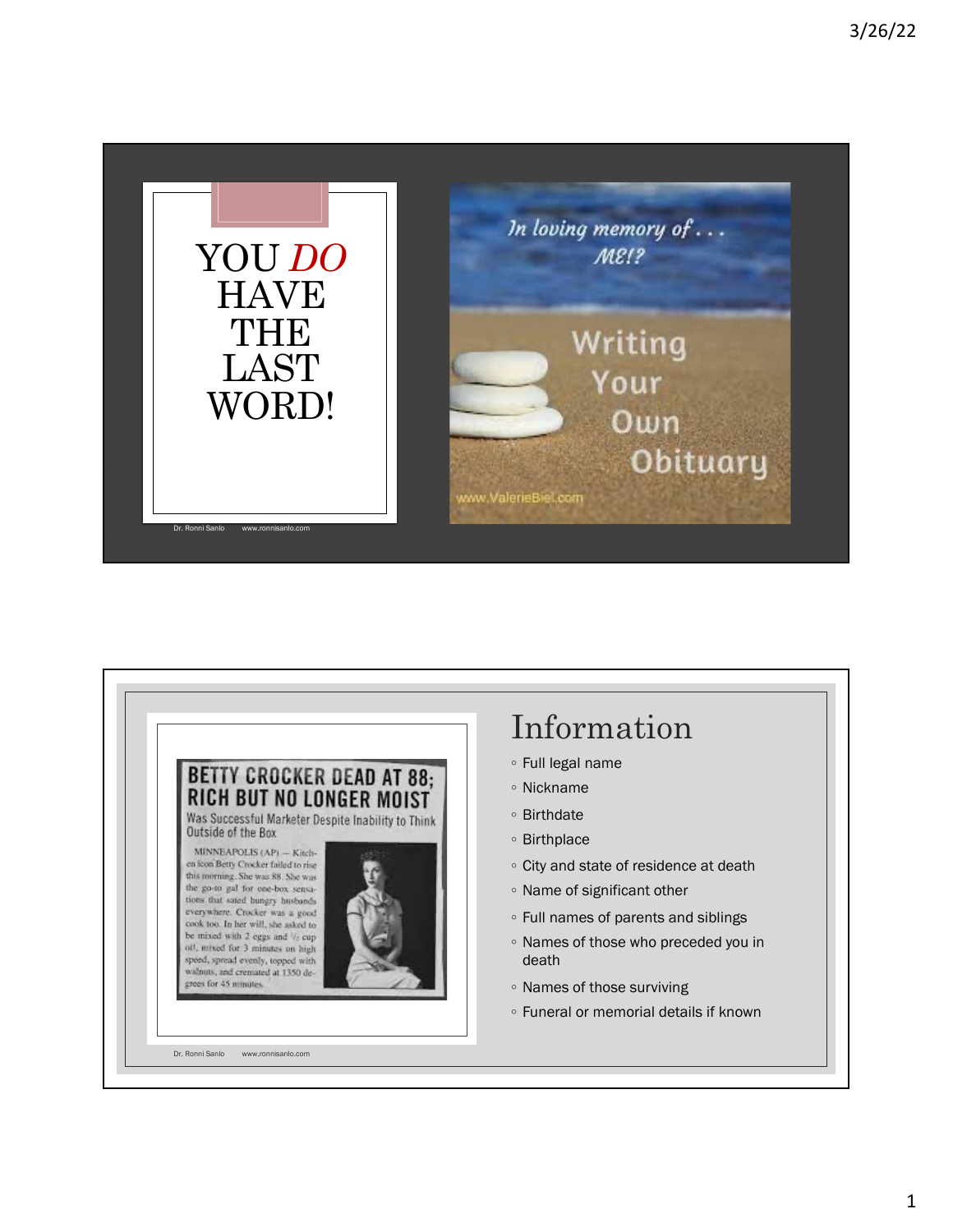

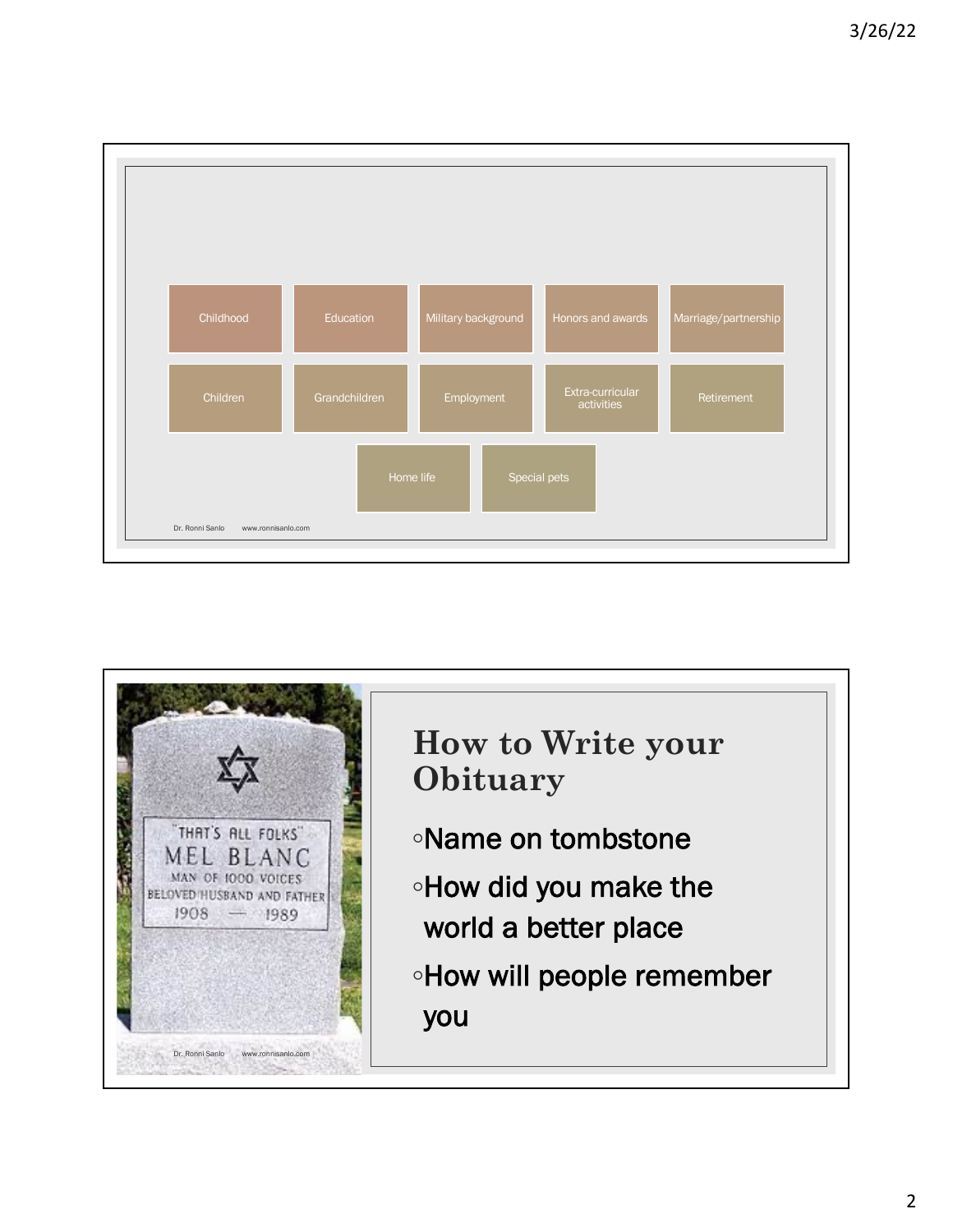

◦who is the real me? ◦What are the 'temptations,' distractions, or possibilities that I said 'no' to ◦Who will miss me the most